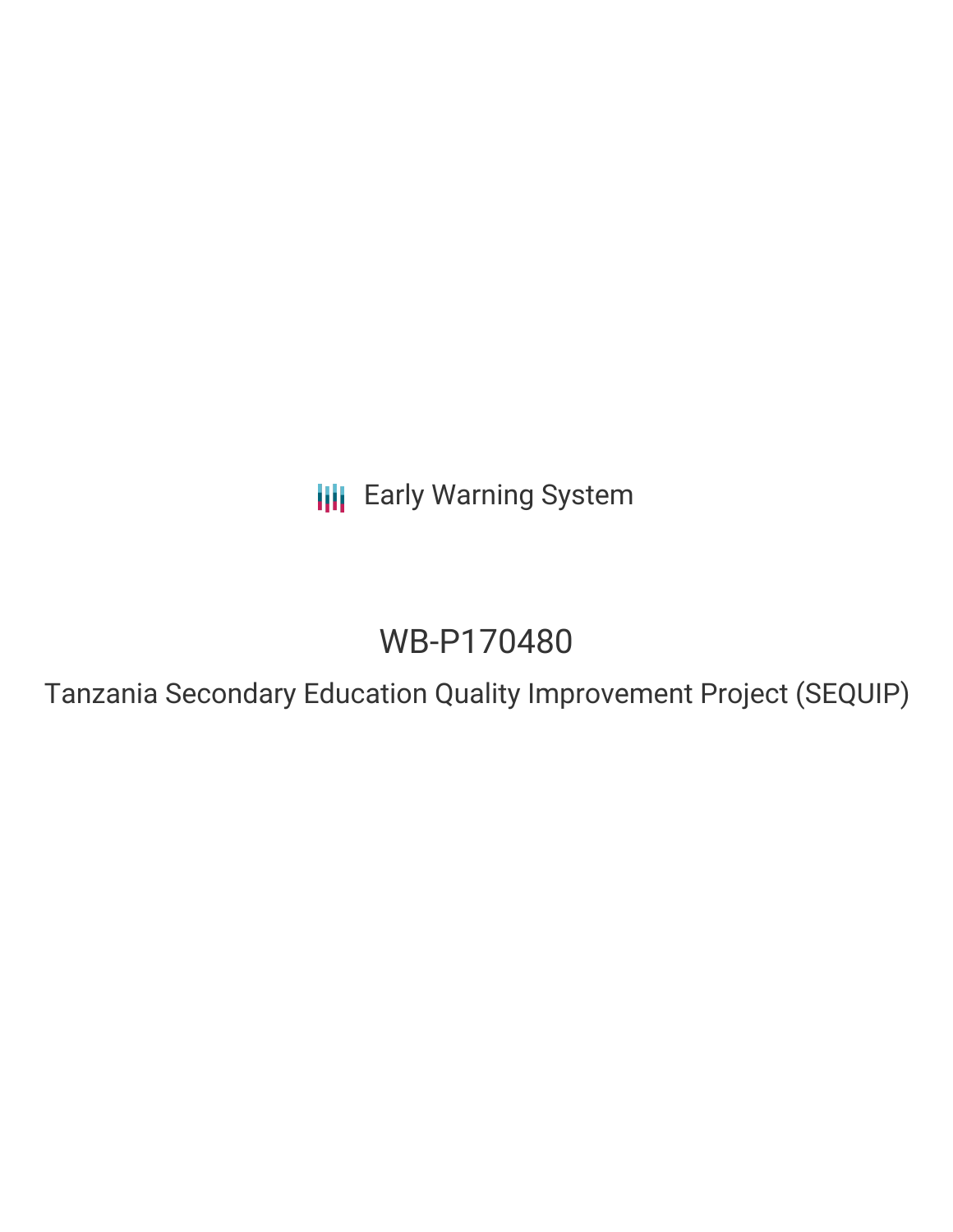

#### **Quick Facts**

| <b>Countries</b>               | Tanzania                         |
|--------------------------------|----------------------------------|
| <b>Financial Institutions</b>  | World Bank (WB)                  |
| <b>Status</b>                  | Proposed                         |
| <b>Bank Risk Rating</b>        | U                                |
| <b>Voting Date</b>             | 2019-10-08                       |
| <b>Borrower</b>                | Ministry of Finance and Planning |
| <b>Sectors</b>                 | <b>Education and Health</b>      |
| <b>Investment Amount (USD)</b> | \$400.00 million                 |
| <b>Project Cost (USD)</b>      | \$400.00 million                 |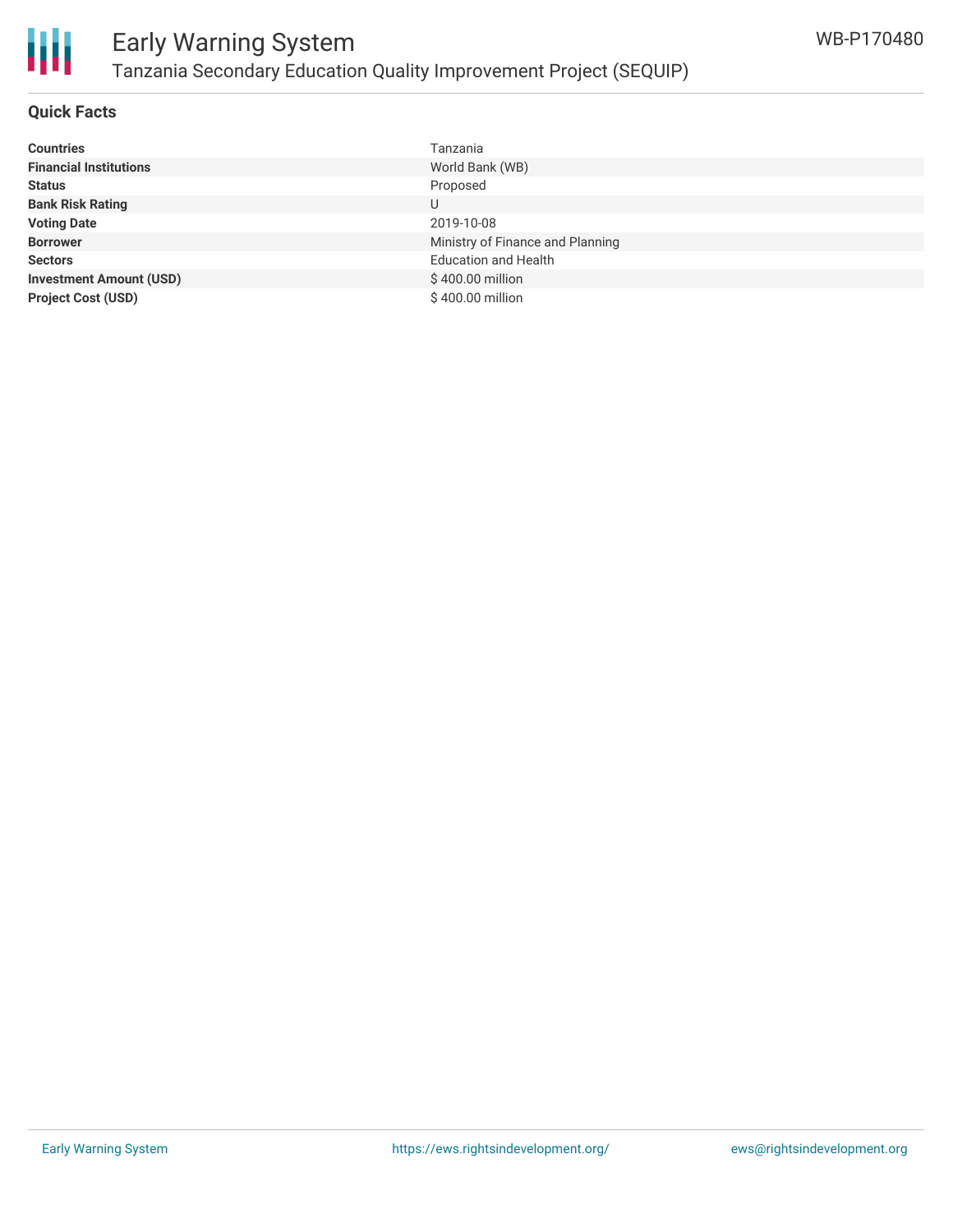

### Early Warning System Tanzania Secondary Education Quality Improvement Project (SEQUIP)

### **Project Description**

The Proposed Development Objective is to increase girls' access to safe, gender-sensitive learning environments and improve completion of quality secondary education of girls and boys.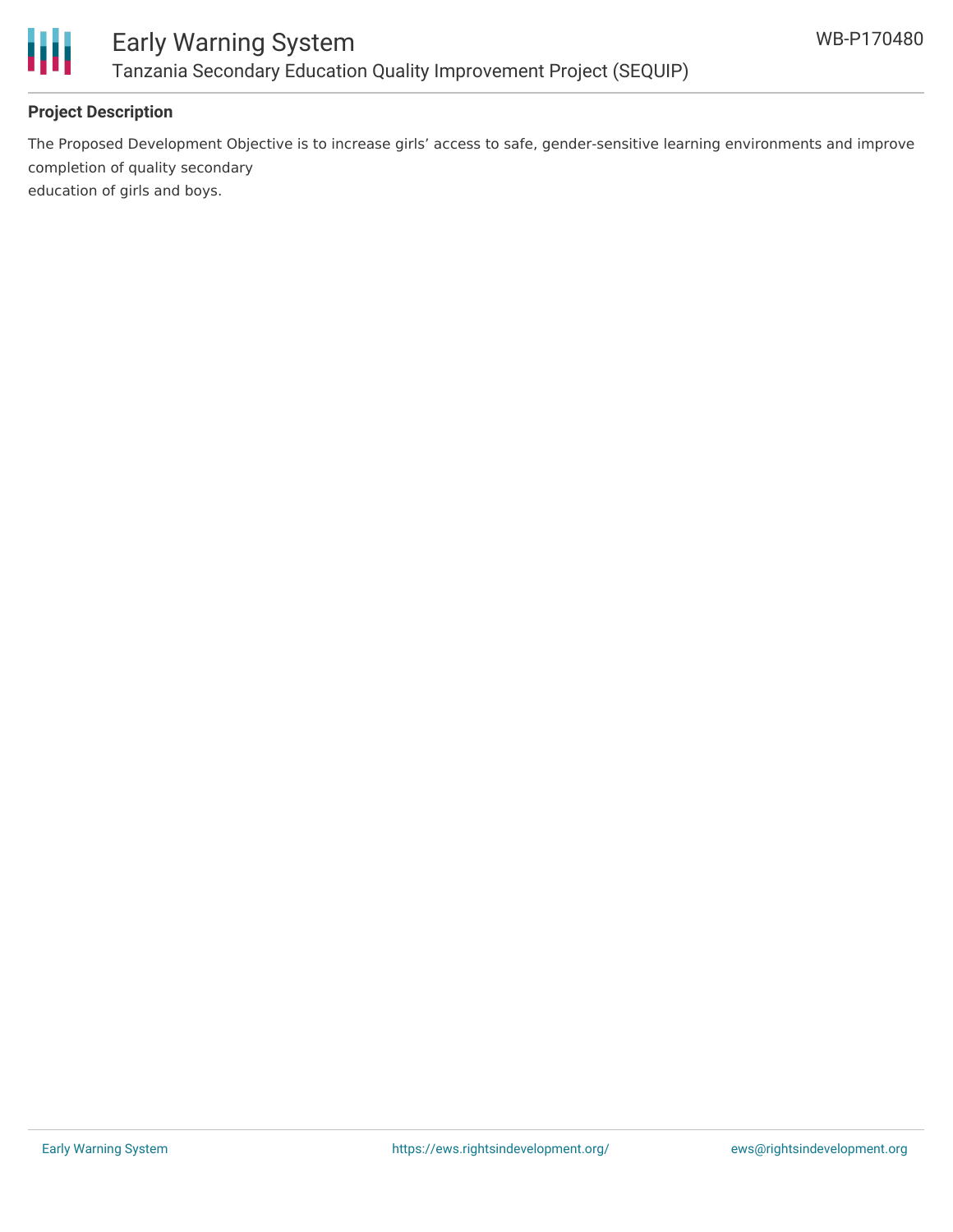

### Early Warning System Tanzania Secondary Education Quality Improvement Project (SEQUIP)

### **Investment Description**

World Bank (WB)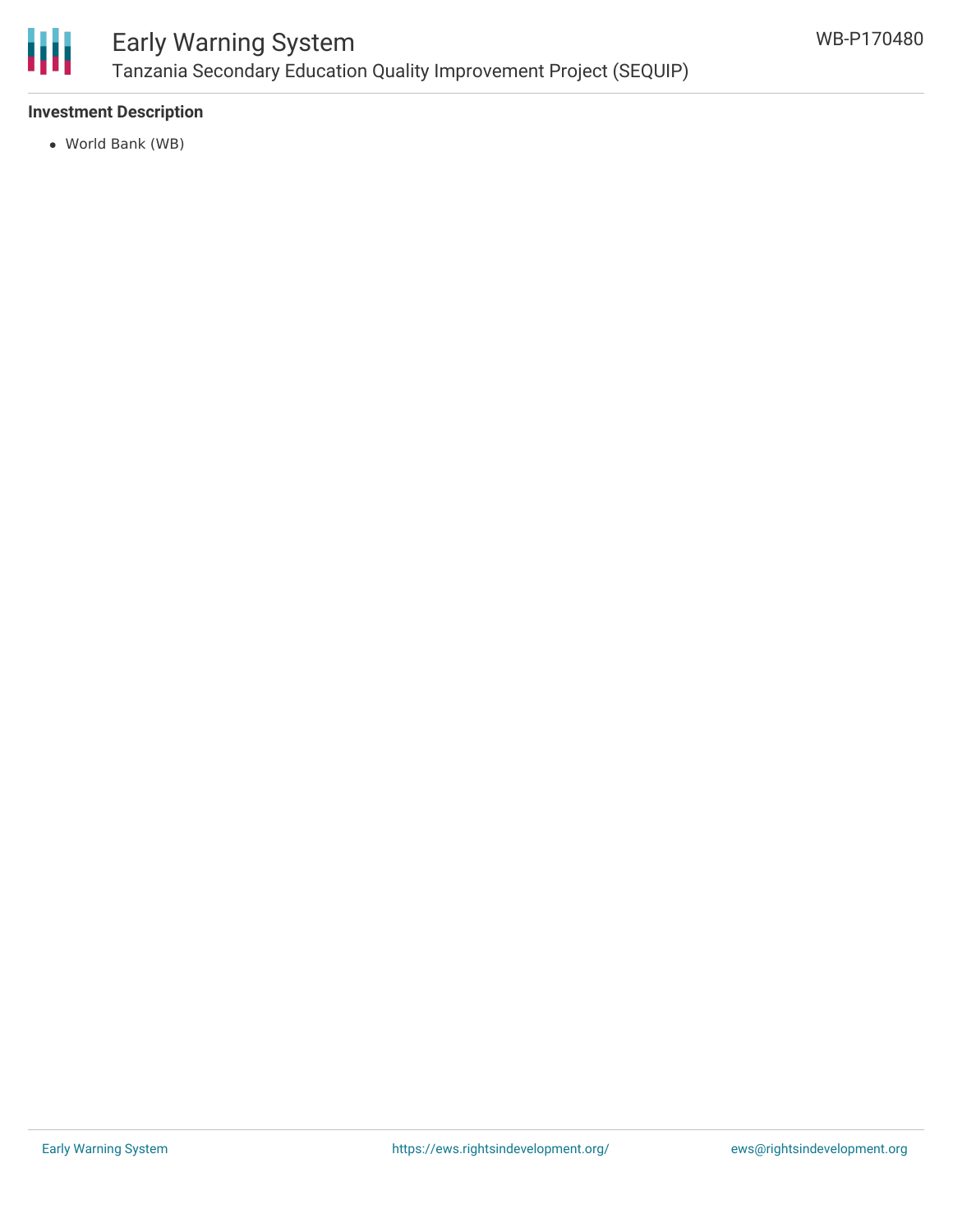

### **Contact Information**

Ministry of Finance and Planning Dotto James Permanent Secretary pimapw@yahoo.co.uk

ACCOUNTABILITY MECHANISM OF WORLD BANK

The World Bank Inspection Panel is the independent complaint mechanism and fact-finding body for people who believe they are likely to be, or have been, adversely affected by a World Bank-financed project. If you submit a complaint to the Inspection Panel, they may investigate to assess whether the World Bank is following its own policies and procedures for preventing harm to people or the environment. You can contact the Inspection Panel or submit a complaint by emailing ipanel@worldbank.org. You can learn more about the Inspection Panel and how to file a complaint at:

http://ewebapps.worldbank.org/apps/ip/Pages/Home.aspx.